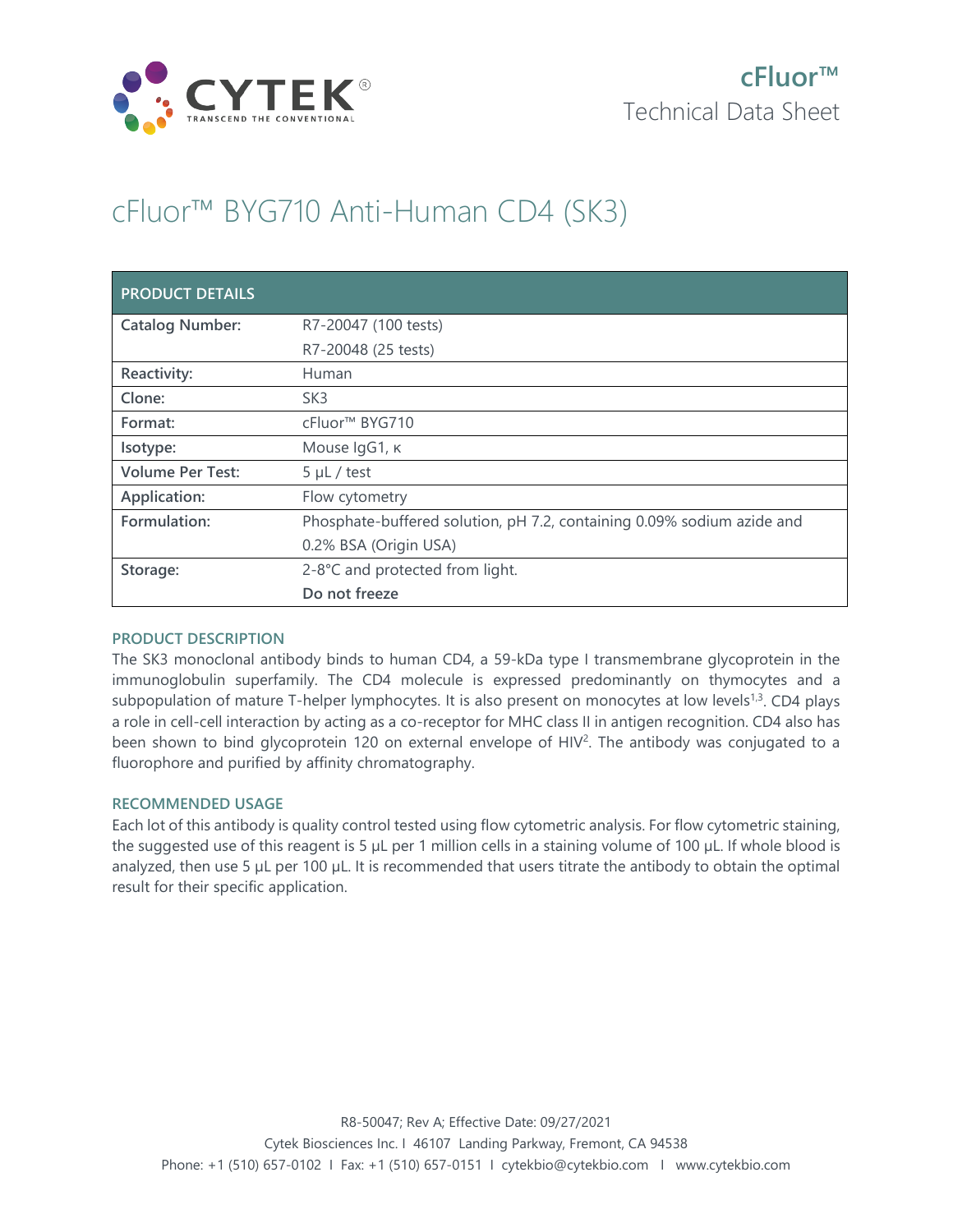

**cFluor™** Technical Data Sheet

**PRODUCT DATA**